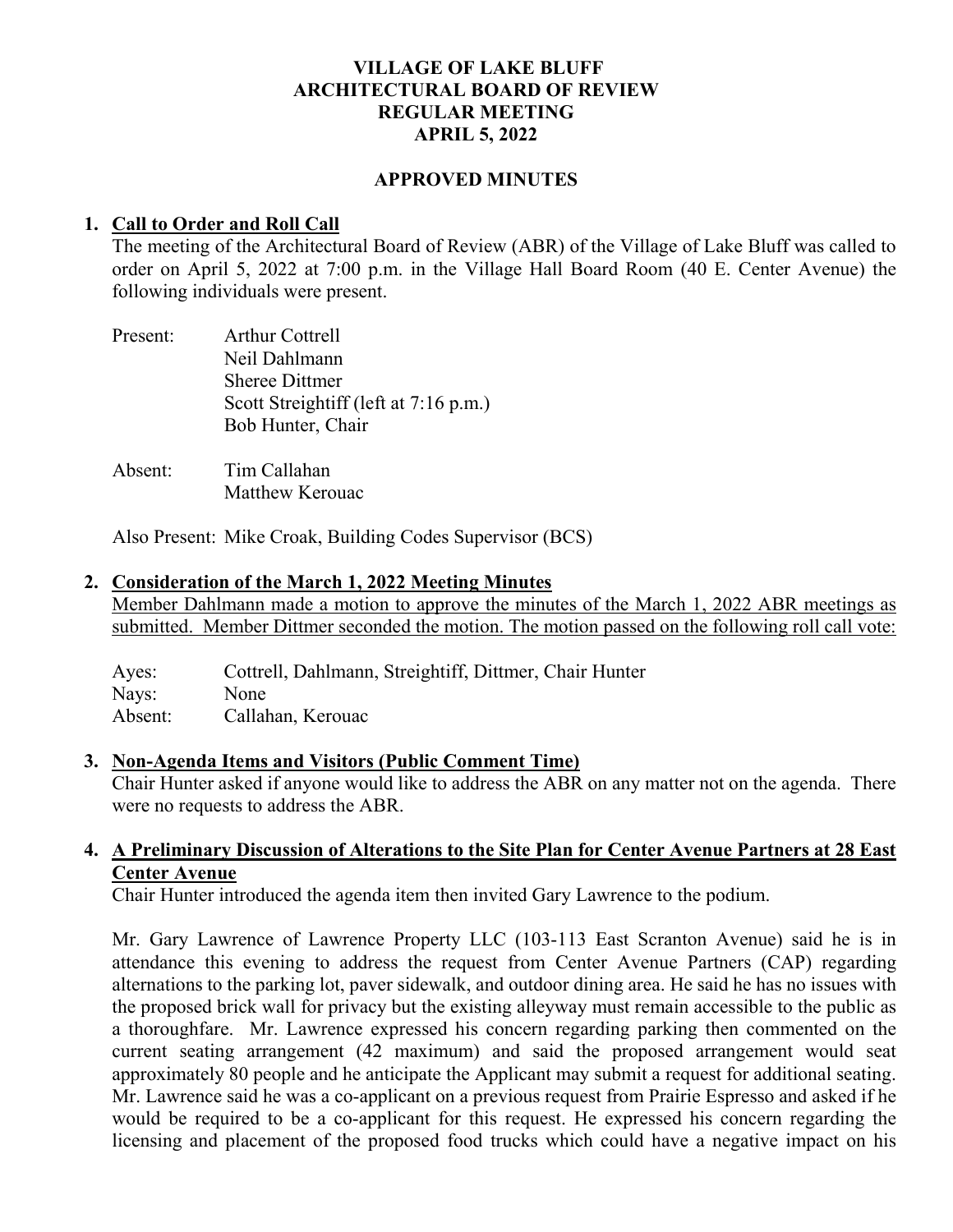proposed English Pub when it opens and the increased noise could also impact the downtown apartment dwellers and residents living in the adjacent condominiums.

Chair Hunter invited the Applicant, John Davis of Prairie Espresso, to the podium. Mr. Davis said he envisions transforming an unusable space into a gathering area that will benefit him as a proprietor as well as the Village. It has been mentioned that Lake Bluff wants to be a destination place and he thinks the positive changes that have occurred in the alley are a good thing. He said he thinks parking concerns are good problems as it indicates a successful downtown district. Mr. Davis said that he is fine with maintaining the existing thoroughfare.

John Oesterlein of Center Avenue Partners said there are no proposed changes to the thoroughfare design and mentioned that he is aware of the existing storm sewer issues that must be addressed before the brickway is expanded. He shared information regarding the parking designs that was being considered such as a permanent fence or use of movable planters to screen the parking lot. He commented on how the parking change would address an existing flaw with the handicapped parking space. Mr. Oesterlein said he feels the concept adheres to the Teska Study and will add value to the property. A discussion followed.

Chair Hunter expressed his opinion that future discussions will have to address both proposals, English Pub and the CAP alterations.

Member Streightiff recused himself and left the meeting.

In response to questions from Member Cottrell, Mr. Davis said the proposed English Pub will be located east of the property. Mr. Oesterlein advised that the drive through area belongs to CAP and is not being utilized at this time. He suggested that the existing thoroughfare be maintain on CAP and Village property and the brick area be expanded. A discussion regarding the use of Village property ensued.

In response to additional questions from Member Cottrell, Mr. Davis commented on how food trucks such as the Pizza Truck utilizes the area. He expressed his opinion that food trucks do not impact local business because they are event driven, not restaurants, and he thinks they add to the vibrancy downtown. Mr. Davis said Scranton Alley is considered private property with an agreement with the Village to maintain a pedestrian walkway, not block egress or ingress, and when the special use permit was approved in 2014 it was classified as an outdoor eating area.

Mr. Oesterlein said the provisions regarding the existing thoroughfare was in conjunction with the original bank drive through which is now obsolete so he thinks the overall concept needs to be reconsidered.

In response to a comment from Member Dahlmann, Mr. Davis the plan is to maintain the Prairie Espresso colors (black and gold) and shoshugibon-style blackened wood and movable planters that could be used year long to screen the parking lot.

Member Dittmer had no comments.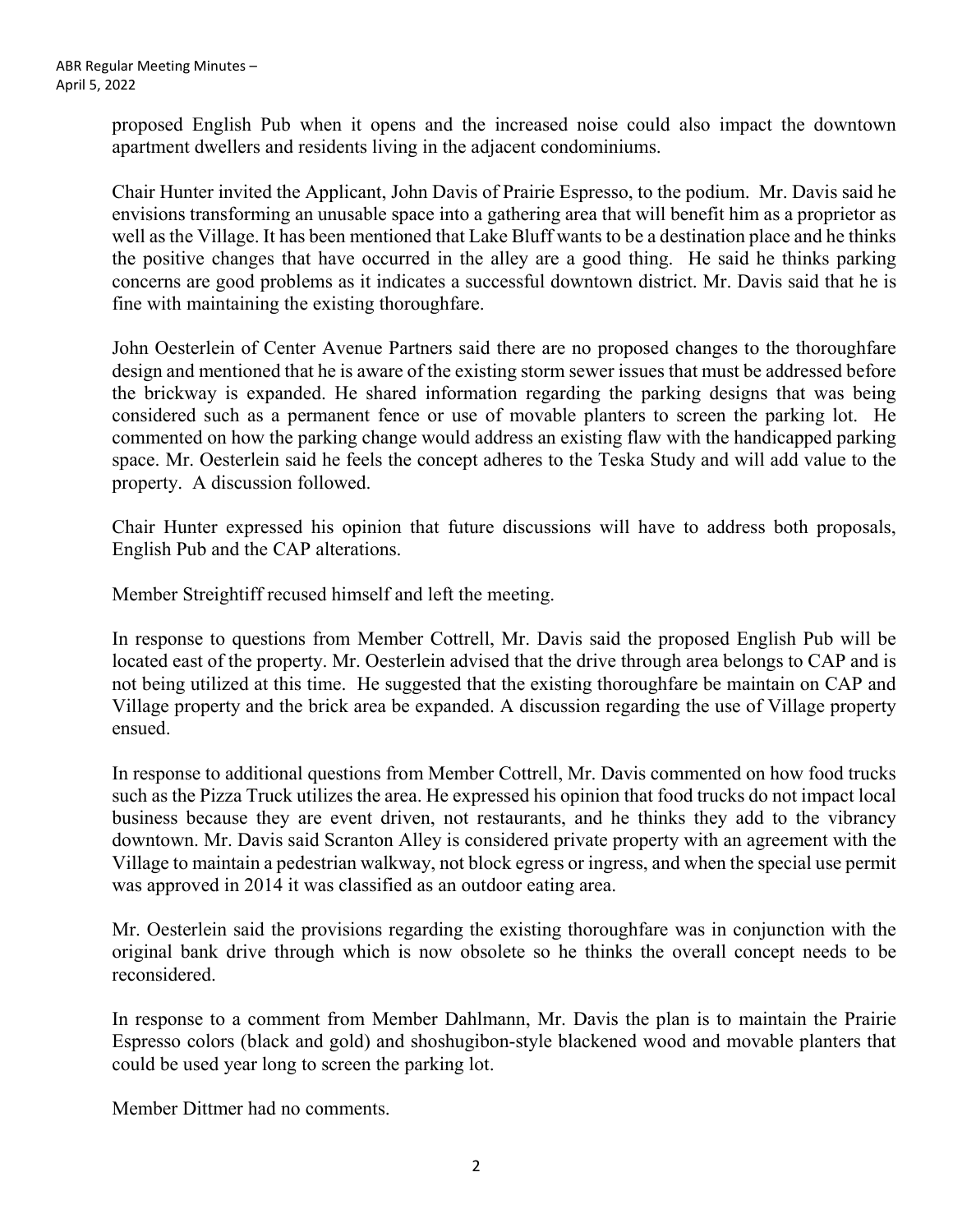Mr. Lawrence said he understands there is an underground utility easement in the drive through area and permanent structures cannot be built in that area. Chair Hunter provided background information regarding the subject property.

A discussion followed Member Dahlmann comment regarding moving the parking lot.

In response to a comment from Chair Hunter, Mr. Davis said he thinks the current approval allows 42 seats in Scranton Alley and he does not intent to request any additional seating. Mr. Oesterlein said he does not think parking is an issue but it needs to be enforced. He said the applicant has created a successful business and the Village should want to help its local businesses expand. A discussion regarding parking on Block One followed.

Chair Hunter said at some point the two proposed projects (English Pub and CAP Alternations) needs to be discussed as Lake Bluff has become a destination place. He said he likes the portable planters and the fact that the Applicant does not intend to expand the seating area. Mr. Oesterlein said food service business has evolved and is the destination for many communities. Mr. Davis said he thinks we need to capitalize on outdoor spaces as it is the new normal.

# **5. Discussion of Building Code Updates**

BCS Croak commented on the Village Attorney feedback on how future owners should be notified in regarding to fire sprinklers requirements and noted that it up to potential buyers to do their due diligence prior to purchasing the property. BCS Croak continued by reporting on the proposed changes and said that, in regards to carbon monoxide alarms, the preference would be to use more of the text in the national code, while keeping the one local amendment which requires the carbon monoxide alarms actually in the bedroom, not only in the hallway outside the bedroom. Also, the recommendation is to eliminate the local amendment and go with the national codes regarding scuttle hole size for attic access (22 x 30) inches). BCS Croak suggested following the I-Codes regarding basement bedroom egress window requirement.

Staff memorandum stated last month, staff and the ABR began preliminary discussions regarding updating the Village's Building Codes to the 2018 edition of the I-Codes with a discussion of the International Building Code. This month, staff has produced a redline draft of changes to Chapter 3 of Title 9, which adopts the International Residential Code (IRC), regulating single family homes, two family dwellings, and townhomes. Changes to Chapter 3 fall mainly into two categories: the elimination of local amendments because they duplicate requirements found in Title 9, Chapter 1, and adjustments to due to changes in the text of the national code. The text of the 2018 IRC is available here <https://codes.iccsafe.org/content/IRC2018P4>

| <b>Currently Adopted Code</b>                | <b>Proposed Code</b>                         |
|----------------------------------------------|----------------------------------------------|
| 2015 International Building Code             | 2018 International Building Code             |
| 2015 International Residential Code          | 2018 International Residential Code          |
| 2015 International Property Maintenance Code | 2018 International Property Maintenance Code |
| 2015 International Fire Code                 | 2018 International Fire Code                 |
| 2014 National Electrical Code                | 2017 National Electrical Code                |
| 2015 International Fuel Gas Code             | 2018 International Fuel Gas Code             |
| 2018 International Energy Conservation Code  | No Change, State mandate                     |
| 2014 Illinois Plumbing Code                  | No Change, State mandate                     |